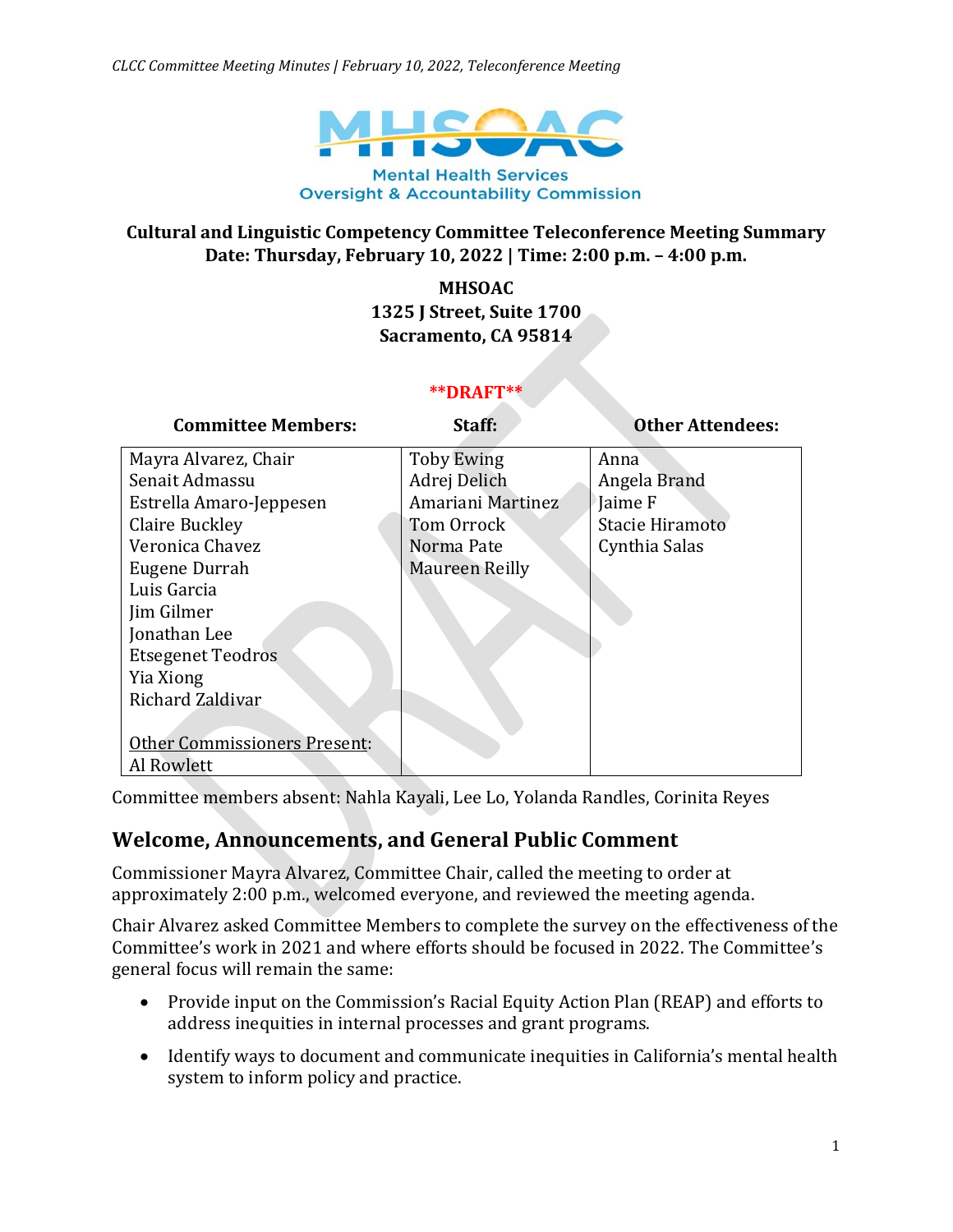• Identify policy and practice reforms and explore existing efforts and model programs to address inequities.

Chair Alvarez welcomed Commissioner Rowlett to the meeting and asked him to introduce himself.

Amariani Martinez, MHSOAC staff, reviewed the meeting protocols, called the roll, and confirmed the presence of a quorum.

### General Public Comment

Jaime F, peer advocate, stated there are many issues being faced by the Black and indigenous people of color (BIPOC) community. The speaker asked to collaborate with the Commission to learn from each other better ways to serve the BIPOC community and support each other.

# **Agenda Item 1: Action – Approval of the December 8, 2021, Minutes**

Stacie Hiramoto, Director, Racial and Ethnic Mental Health Disparities Coalition (REMHDCO), referred to the vote on the last page of the minutes and noted that it would be helpful to record the reasons that Commissioners do not vote in support of motions. She asked about next steps in the process for this vote on recommendations to bring to the Commission for approval.

Chair Alvarez stated she made a request at the January Commission meeting that the Prevention and Early Intervention (PEI) Subcommittee take up the recommendations from this Committee to discuss the implications for the PEI process, which was accepted by the Commission Chair.

Chair Alvarez asked for a motion to approve the meeting minutes for the December 8, 2021, CLCC meeting.

Committee Member Zaldivar made a motion to approve the minutes as presented. The motion was seconded by Committee Member Buckley.

Vote recorded with participating members as follows:

• Approve: Committee Members Admassu, Amaro-Jeppesen, Buckley, Chavez, Durrah, Garcia, Gilmer, Lee, Teodros, Xiong, and Zaldivar, and Chair Alvarez

# **Agenda Item 2: Racial Equity Action Plan: Final Review**

## **Presenter:**

• Anna Naify, MHSOAC Consulting Psychologist

Chair Alvarez stated the Committee will provide input on the Commission's first Racial Equity Action Plan (REAP) and will specifically address areas related to building equity in grants and ensuring sustained focus on Action Plan goals.

Anna Naify, MHSOAC Consulting Psychologist, provided an overview, with a slide presentation, of the mission statement, progress made, components being considered for the REAP, the draft REAP, and accountability and next steps. She stated community engagement is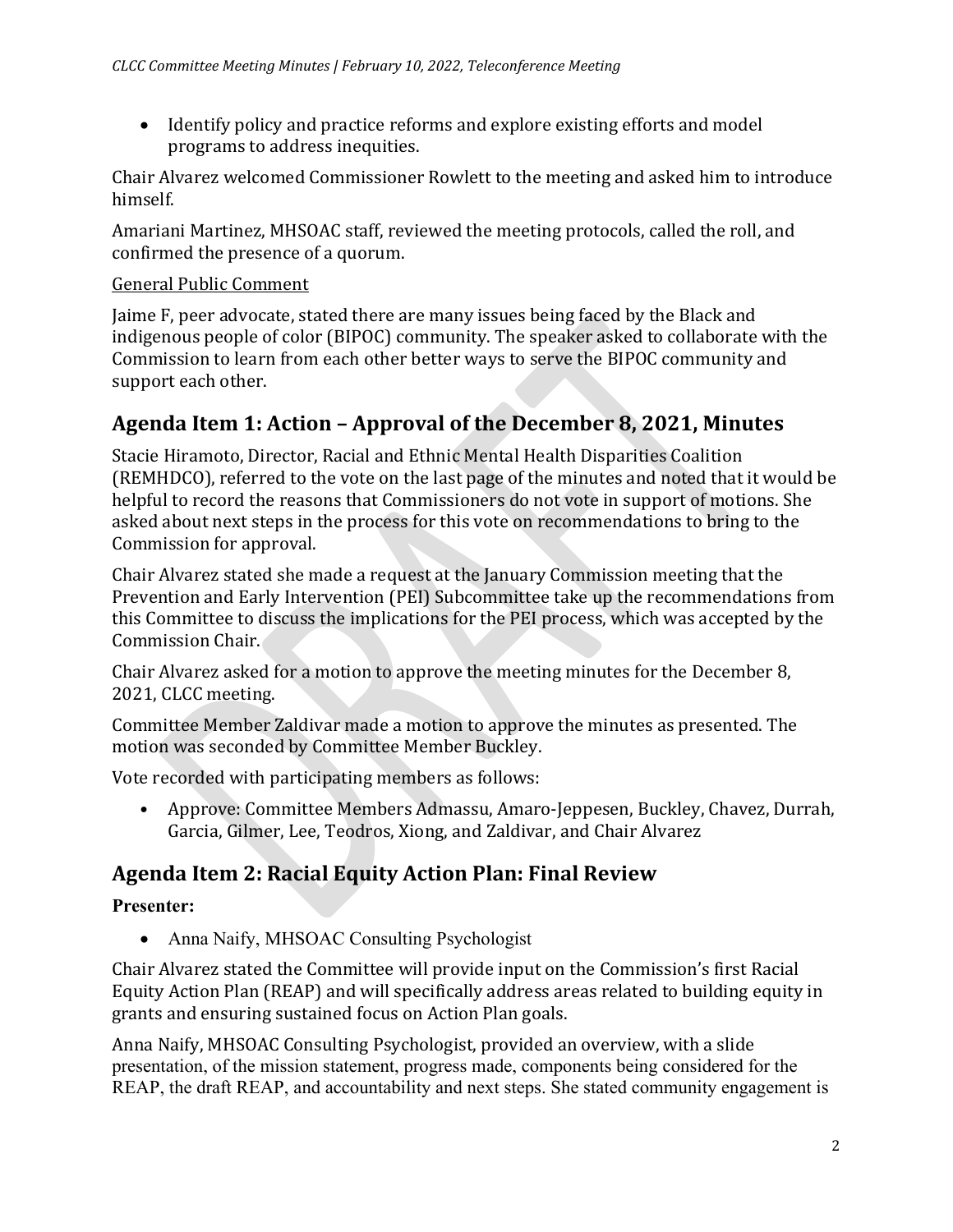the cornerstone of transforming the mental health system to be more racially equitable. She noted that the scope of the REAP has been expanded beyond grants and internal operations.

#### Discussion

Committee Member Buckley asked about service providers who specifically provide racial and ethnic services. It is important to consider the intersectionality of these services. She asked about addressing the need for tolerance and acceptance in every agency that is not specifically devoted to a racial and ethnic lens.

Dr. Naify stated the REAP starts with the tools that the Commission currently has to impact its own operation and the communities. The hope is to demonstrate process and commitment and to inspire others to do the same. She agreed that there are local barriers and a lack of service providers in general, especially diverse service providers. This REAP may not be able to address those big issues but it is taking important steps to move in that direction.

Committee Member Buckley stated the older adult community is seriously challenged by communication aspects, which have increased during the COVID-19 pandemic. She asked about the digital divide and if the older adult population will be included in outreach efforts.

Dr. Naify stated a communication strategy has not yet been developed for the REAP. This can be considered and built into the communication strategy after the plan is approved.

Chair Alvarez stated part of the discussion today is not necessarily to have all the answers, but to ensure that the right questions are being asked about what should be included in the REAP for the greatest impact. It is important to consider what this plan will look like in action and how it will respond to the concerns and questions raised.

Committee Member Garcia stated the requirement for every county in California to create a Cultural Competency Plan has been in existence for over 20 years. He stated concern that training for equity and culturally and linguistically appropriate services is only four hours per year in some counties, two hours in others, and two to three hours for communitybased organizations. He questioned whether providers can provide equity and culturally and linguistically appropriate services with only two to four hours of training per year.

Committee Member Garcia stated there is no reference in the REAP to culturally and linguistically appropriate services, equality, or family participation. Family participation is critical in many communities. It is important to provide language regarding diagnoses, symptoms, risk factors, and warning signs in multiple languages.

Committee Member Garcia stated appreciation that the REAP includes accountability. Accountability needs to start with the counties directly. Counties and community-based organizations need to take responsibility.

Chair Alvarez asked Committee Member Garcia, if these county Cultural Competency Plans had existed and had been a tool to be used, what he would suggest that the Commission do in addition to or in support of the county plans.

Committee Member Garcia suggested first outlining the implementation plan for the counties. Counties need to include how they plan to break down the community data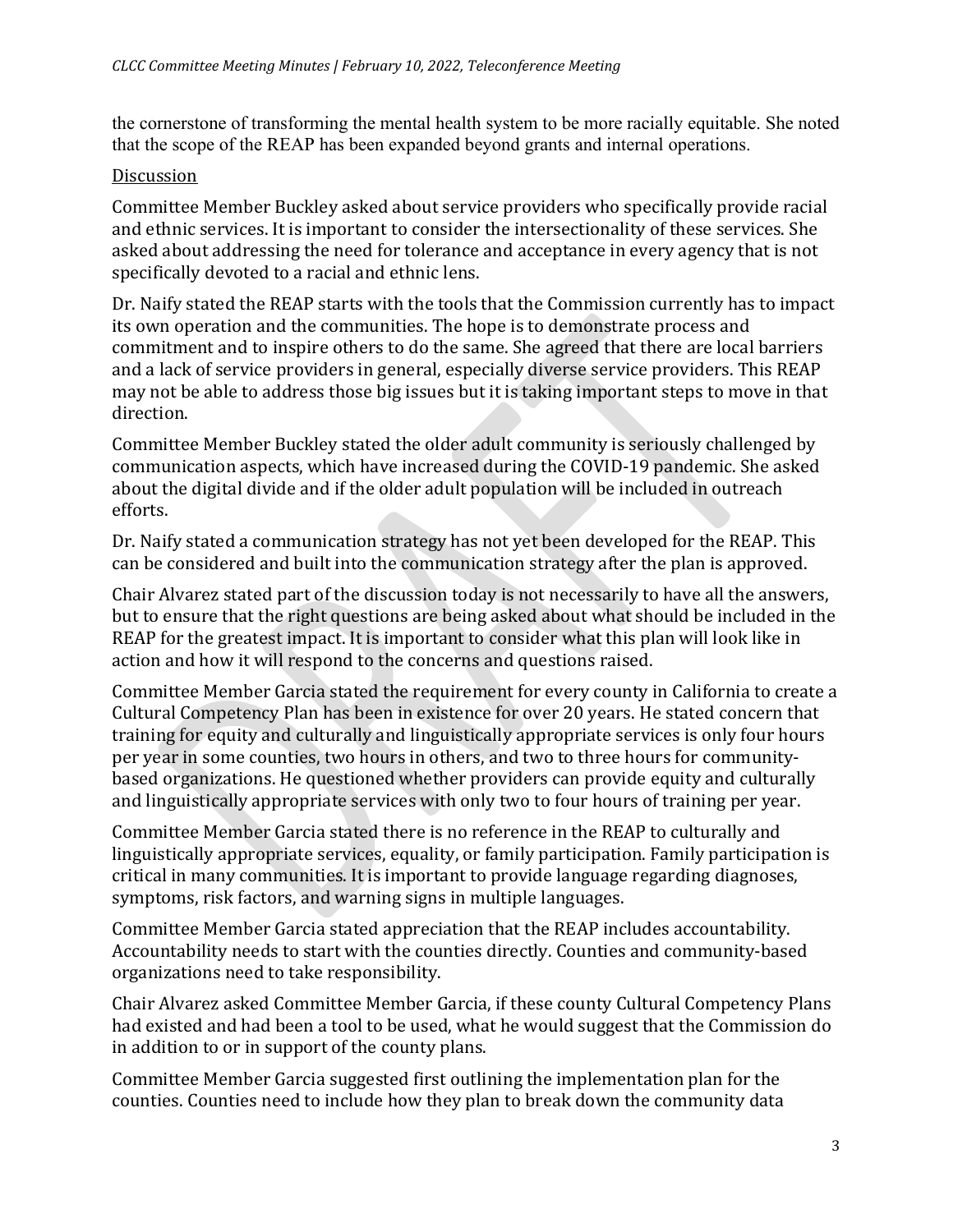percentages of individuals being served by age, ethnicity, race, etc. Every year, based on the funding received by the counties, the counties need to include how they plan to increase the percentage of individuals being served in each community and by what percentage, because generally only the domain of access is concentrated on and does not consider the lower percentages of services accessed by the same individuals three to six months later.

Committee Member Garcia stated Medi-Cal requires medical necessity, symptoms, and clinical interventions. Not all counties do this well because of the lack of accountability and commitment. He stated the hope that the \$4 billion for children and adolescent services will be used to reduce disparities and inequalities.

Committee Member Gilmer stated the blueprint of the REAP looks inclusive. He stated the need to ensure that, when doing these types of action plans, the blueprint builds racial and social equity. He stated there are elements included in the REAP about stakeholder contracts. Many Committees have been eliminated over the years. He stated concern that stakeholder input is powerless. There is no empowerment of stakeholder groups or Committees to be an advisory body to the Commission where they take public input and act on it to drive policy. In order to achieve racial and social equity, stakeholders must be given equal power. Empower the stakeholders and Committees to be valued and accepted so that their input will drive policy decisions at the Commission level. Until then, the racial and equity house is fake.

Committee Member Gilmer stated the hope that the Commission will empower regional collaboratives of racial and ethnic grass roots organizations at the local level to be engaged locally with their counties as well as on a statewide level. Until there is synchronicity between upstream and downstream, there will continue to be a revolving circle and be very divergent in accomplishing any type of measurable outcomes in racial and social equity. Racial and equity specificity needs to be built into the rollout of this plan.

Committee Member Teodros asked if the term "all Californians" includes undocumented individuals.

Dr. Naify stated the Strategic Plan does not differentiate on status.

### Public Comment

Jaime F stated, when speaking of race and ethnicity, cultural humility should also be looked at to better serve diverse communities and to speak to communities in ways that will provide the best support. Taking the four-hour training because it is required by the county does not make individuals experts in cultural humility. It takes lifelong learning and selfevaluation. There are a few guiding principles for cultural humility such as ongoing compassionate self-awareness and being open and teachable. The speaker suggested, in order to be truly culturally appropriate, revisiting the verbiage and define what cultural humility is in this context in order to learn to walk in another person's shoes and normalize the conversation. The speaker asked to speak with Dr. Naify offline.

Cynthia Salas, Equity Service Manager, Ventura County, agreed with previous comments about how the implementation of this work will happen. It is difficult to ensure that civil rights and cultural and linguistic competency are implemented without the workforce or authority. Without meeting these requirements, disparities and inequities will continue.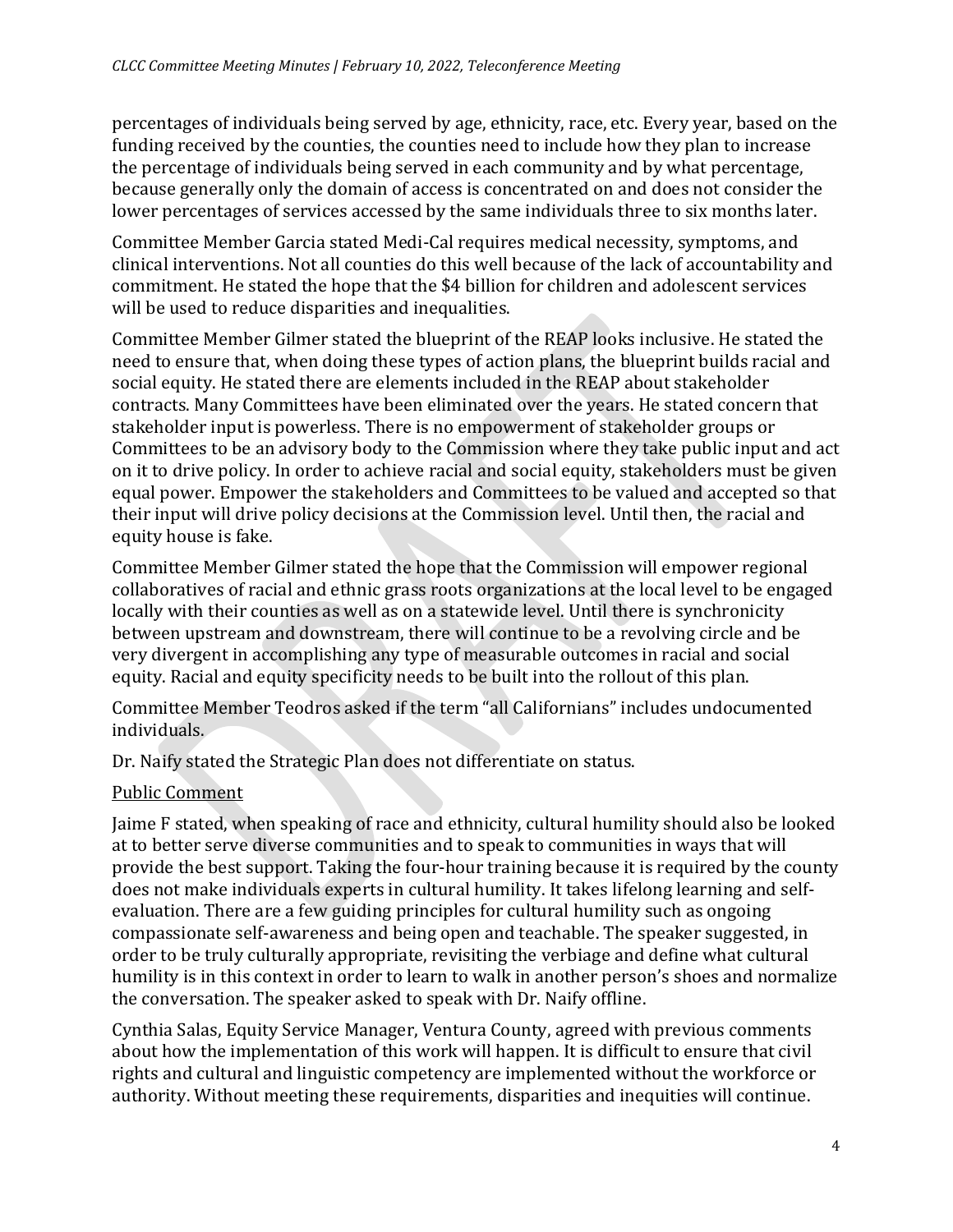Cynthia Salas stated the challenge of finding bilingual providers is an ongoing battle. Part of the solution is to speak to legislators to hold universities and colleges that produce this workforce accountable to ensure that those professionals come out of their institutions. She suggested that the Commission advocate for legislation that is tied to that. Systemic change starts at the top with the board of supervisors, CEOs, and directors of agencies that are being asked to implement and push these efforts, but needs to address the entire system. She asked the Commission to give counties the authority or title to follow through with the requirements made in this REAP through legislation or a solid team that is permanent so that this work can continue.

Committee Member Garcia stated appreciation for Cynthia Salas's comments. There are other individuals in Ventura County who are doing a magnificent job. He encouraged her to continue to do the work with integrity because that is the way to move forward.

Anna stated she belongs to a community of immigrants from the former Soviet Union, she is Jewish, and speaks Russian. There are many similar individuals in California, but they are an invisible minority. Individuals who immigrated from western and eastern Europe are invisible because they appear white, although the white community does not accept them because they have accents and historical trauma. She urged this Committee to see if a category can be created for individuals who do not belong in the established categories.

Stacie Hiramoto commended Committee Members Garcia and Gilmer and Anna for their comments. She also commended this Committee for keeping the spirit alive because so much effort goes into plans like this but the same issues have continued to be seen. The proposed REAP looks fine but it will all be about the implementation.

Stacie Hiramoto suggested that this Committee hear about the California Mental Health Equity Project that will be working with counties and the community to improve the implementation of the county cultural competence plan. She welcomed Anna to join in the planning of Phase III of the California Reducing Disparities Project (CRDP).

# **Agenda Item 3: CLCC Goals Related to the Commission's Portfolio of Programs**

**Presenter:**

• Norma Pate, MHSOAC Deputy Director

Chair Alvarez stated the Committee will hear a presentation on the Commission's various programs and will discuss potential CLCC goals which may support those initiatives. Discussion will include a summary of Committee Member survey results and an invitation for Committee Members to share how their work aligns with the Commission's initiatives.

Norma Pate, MHSOAC Deputy Director, provided an overview, with a slide presentation, of the MHSOAC budget overview and expenditure plan, which was included in the meeting materials. She stated the Governor's Proposed 2022-23 Budget provides three new staff positions for the Commission and over \$71 million for various grant programs.

Chair Alvarez summarized the CLCC 2022 Survey Results document, which was included in the meeting materials. She noted that the survey is still open and encouraged all Committee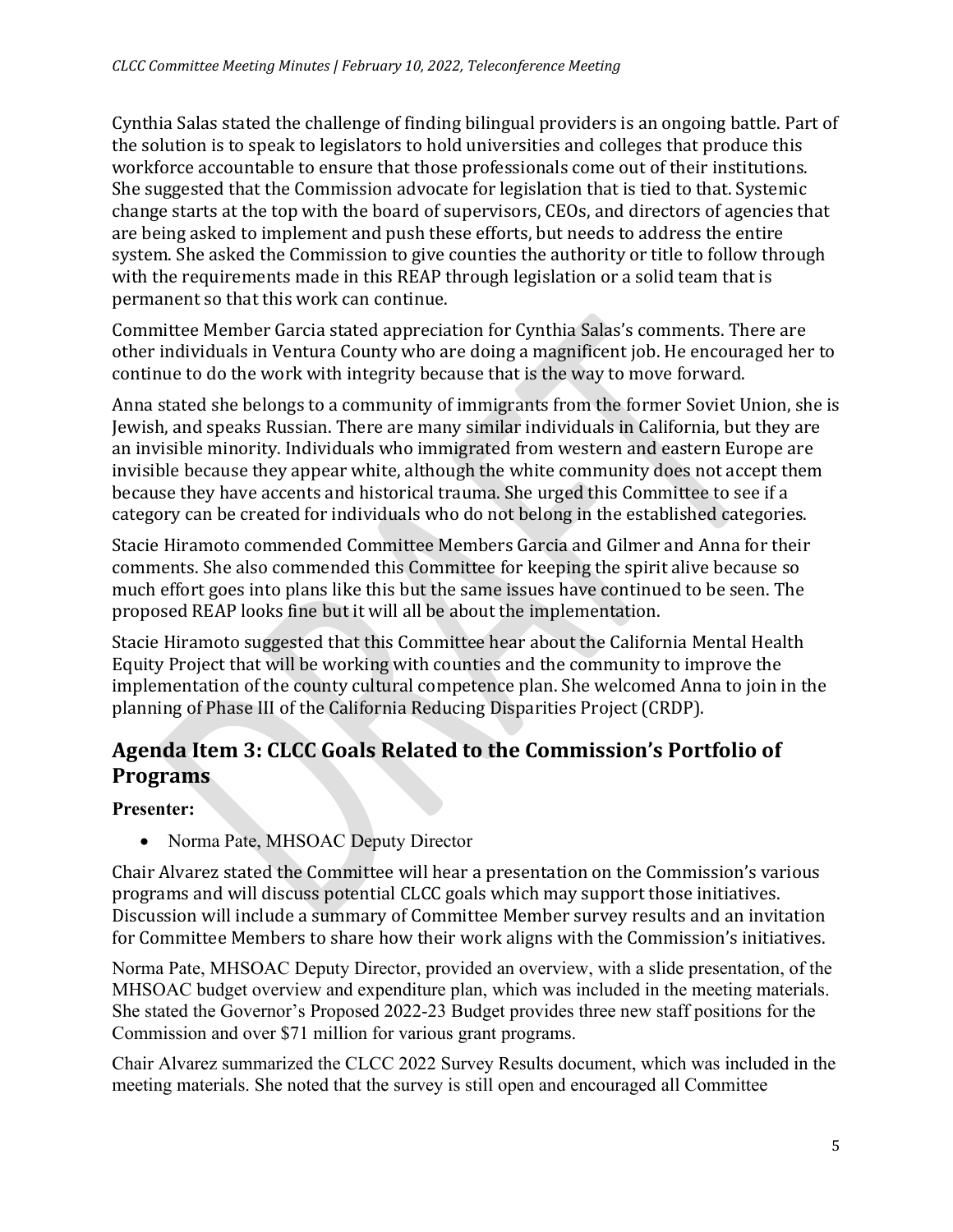Members to participate in the survey as a way to give direct input on the focus areas of the Committee. She asked for feedback on the MHSOAC budget and the CLCC survey.

Committee Member Feedback

- Ensure that this funding will be available to small agencies.
- Meet with community-based organizations to learn their potential and why counties may invest in building their capacity but do not engage them to become service providers.
- Make a standing agenda item sharing the takeaways from the last meeting and where those items are currently. Letting Committee Members know the results of their feedback, whether it was used or not in decision-making, gives an idea of the impacts of the work being done by the Committee.
- Incubation capabilities of funding providers is paramount to starting new initiatives and new companies and developing seed funding opportunities for creative, innovative services not currently being provided. Incumbent service providers are not capable of great changes such as hiring all new staff that represent diverse communities.
- Accountability is one of the big issues in everything.

### Public Comment

Stacie Hiramoto stated the purpose and the possibilities of this Committee are not clear. She asked if the focus of this Committee is to try to get the Commission to become more culturally competent and to weigh in on their projects or if this Committee's focus is systems change. She asked if this Committee has any power over the counties.

Stacie Hiramoto stated it is difficult to comment on the budget because it is so broad. She stated this Committee should try to influence the Commission and its work. If this Committee wants to influence what the Commission does, she suggested that the Commission lobbies and supports certain budget items proposed by the Governor and Legislature. One of the things that communities are supporting, particularly communities of color and the LGBTQ community, is the Health Equity and Racial Justice Fund, sponsored by CPEHN, the Latino Coalition for a Healthy California, Black Women's Health Network, the Public Health Institute, and others. This Committee could recommend to the Commission that staff support this item in the budget. This will make a big difference because this budget proposal will direct \$100 million to establish the California Health Equity and Racial Justice Fund, which would go to community-based organizations.

Stacie Hiramoto suggested that this Committee review the PEI Report, which will be on the May Commission agenda.

Cynthia Salas asked about the long-term plan for the Children and Youth Behavioral Health Initiative in the budget and if school districts or counties are expected to fund the wellness centers.

Deputy Director Pate stated the goal is for these programs to be implemented to create the partnerships between schools and counties. The implementation and evaluation pieces will